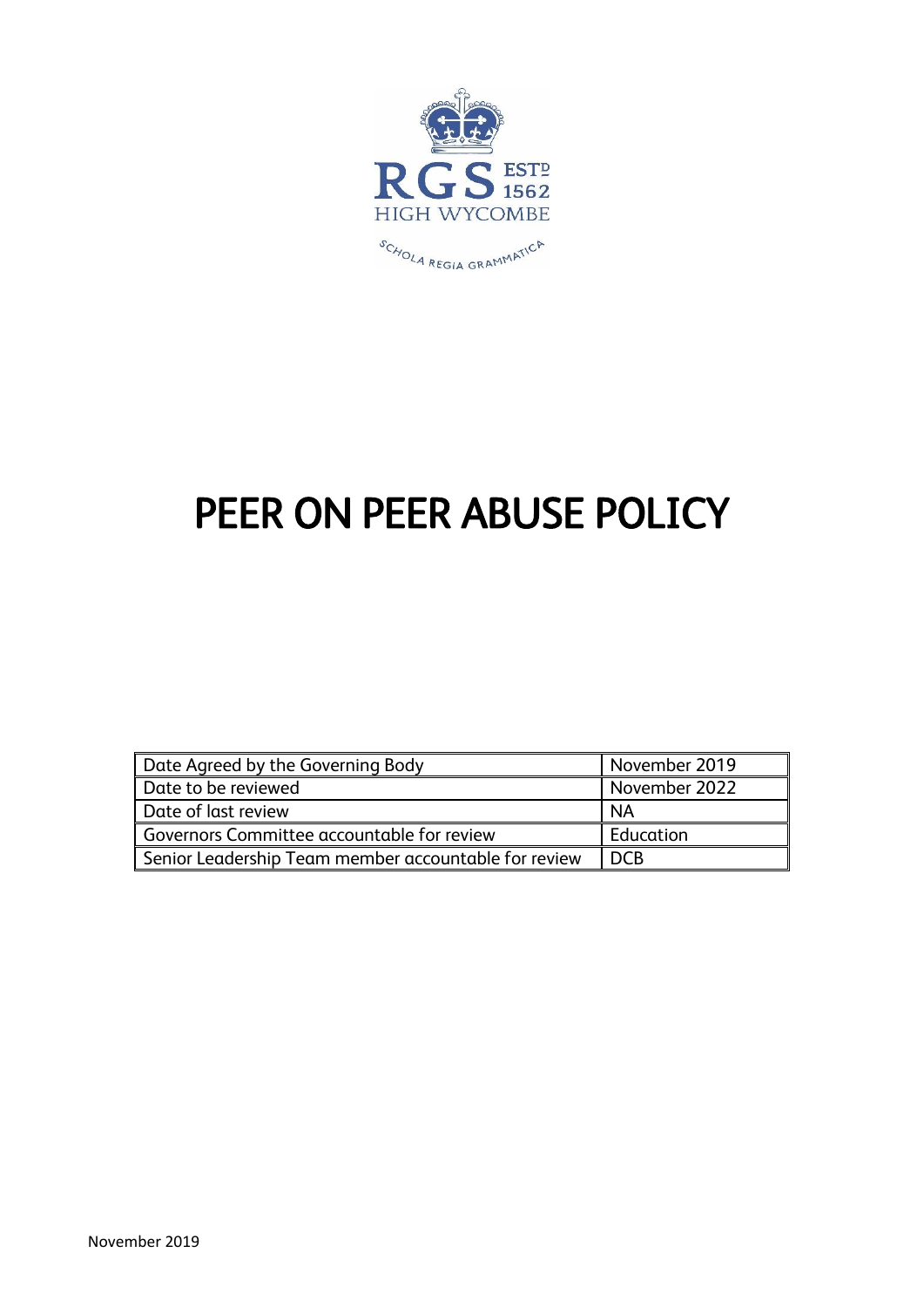

# Peer on Peer Abuse Policy

# **Introduction**

The Royal Grammar School recognises that children are vulnerable to and capable of abusing their peers. We take such abuse as seriously as abuse perpetrated by an adult. This includes verbal as well as physical abuse. Peer on peer abuse will not be tolerated or passed off as part of "banter" or "growing up".

We are committed to a whole school approach to ensure the prevention, early identification and appropriate management of peer on peer abuse within our school and beyond.

In cases where peer on peer abuse is identified we will follow our child protection procedures, taking a contextual approach to support all children and young people who have been affected by the situation.

We recognise that peer on peer abuse can manifest itself in many ways such as:

- Child Sexual Exploitation
- Sexting or youth produced digital imagery
- Up skirting
- Bullying
- Radicalisation
- Abuse in intimate relationships
- Children who display sexually harmful behaviour
- Gang association and serious violence (County Lines)
- Technology can be used for bullying and other abusive behaviour

Some of these behaviours will need to be handled with reference to other policies in school such as the Behaviour Policy, Anti- Bullying Policy, Child Protection Policy and E-Safety Policy.

This policy concentrates on peer on peer abuse in the context of sexual harassment and sexual violence. It is compliant with the statutory guidance on peer-on-peer abuse as set out in Keeping Children Safe in Education (September 2019).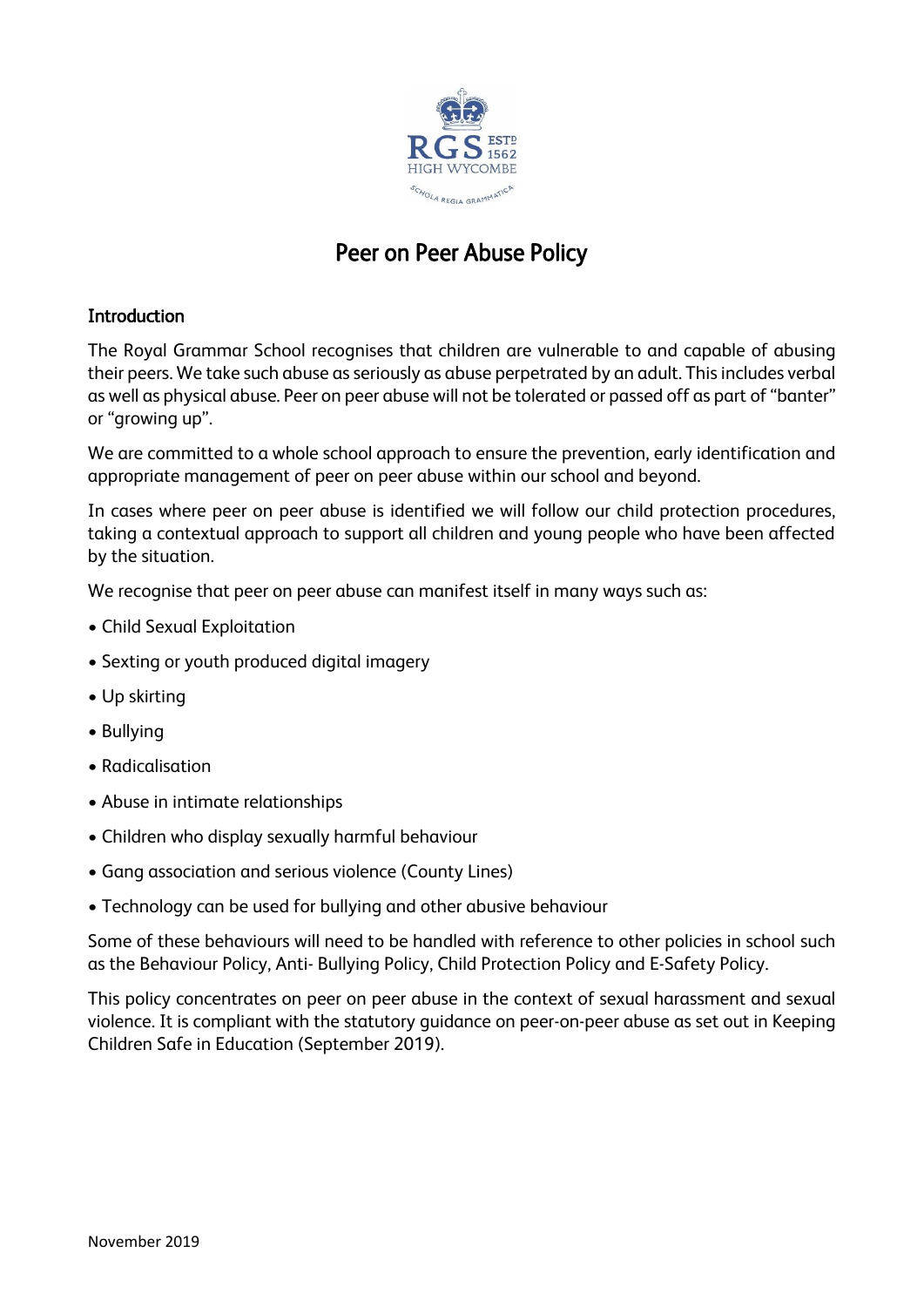# Aims

# The policy will: -

• Set out our strategies for preventing, identifying and managing peer on peer abuse

• Take a contextual approach to safeguarding all children and young people involved. Acknowledging that children who have allegedly abused their peers or displayed harmful sexual behaviour are themselves vulnerable and may have been abused by peers, parents or adults in the community.

#### Understanding Peer on Peer abuse

Sexual violence and sexual harassment can occur between two children of any age and sex or a group of children sexually assaulting or sexually harassing a single child or group of children.

The impact of this behaviour on children can be very distressing and have an impact on academic achievement and emotional health and wellbeing.

Sexual harassment and sexual violence may also occur online and offline.

# The Context

All behaviour takes place on a spectrum. Understanding where a child's behaviour falls on a spectrum is essential to being able to respond appropriately to it.

In this policy, we recognise the importance of distinguishing between problematic and abusive sexual behaviour (Harmful Sexual Behaviour HSB).

We are adopting the NSPCC definition of HSB as: -

"Sexual behaviours expressed by children…that are developmentally inappropriate, may be harmful towards self or others, or be abusive towards another child…or adult."

We will also use Simon Hackett's continuum model to demonstrate the range of sexual behaviours (Appendix 1) and the Brook Traffic Lights (Appendix 2).

#### Vulnerable groups

We recognise that all children can be at risk however, we acknowledge that some groups are more vulnerable. This can include: experience of abuse within their family; living with domestic violence; young people in care; children who go missing; children with additional needs (SEN and/or disabilities); children who identify or are perceived as LGBT and/or have other protected characteristics under the Equalities Act 2010.

Whist research tells us girls are more frequently identified as being abused by their peers and, girls are more likely to experience unwanted sexual touching in schools this is not confined to girls.

Boys are less likely to report intimate relationship abuse and may display other behaviours such as antisocial behaviour. Boys report high levels of victimisation in areas where they are affected by gangs.

All staff should be aware of indicators, which may signal that children are at risk from, or are involved with serious violent crime. These may include increased absence from school, a change in friendships or relationships with older individuals or groups, a significant decline in performance, signs of self-harm or a significant change in wellbeing, or signs of assault or unexplained injuries. Unexplained gifts or new possessions could also indicate that children have been approached by, or are involved with, individuals associated with criminal networks or gangs.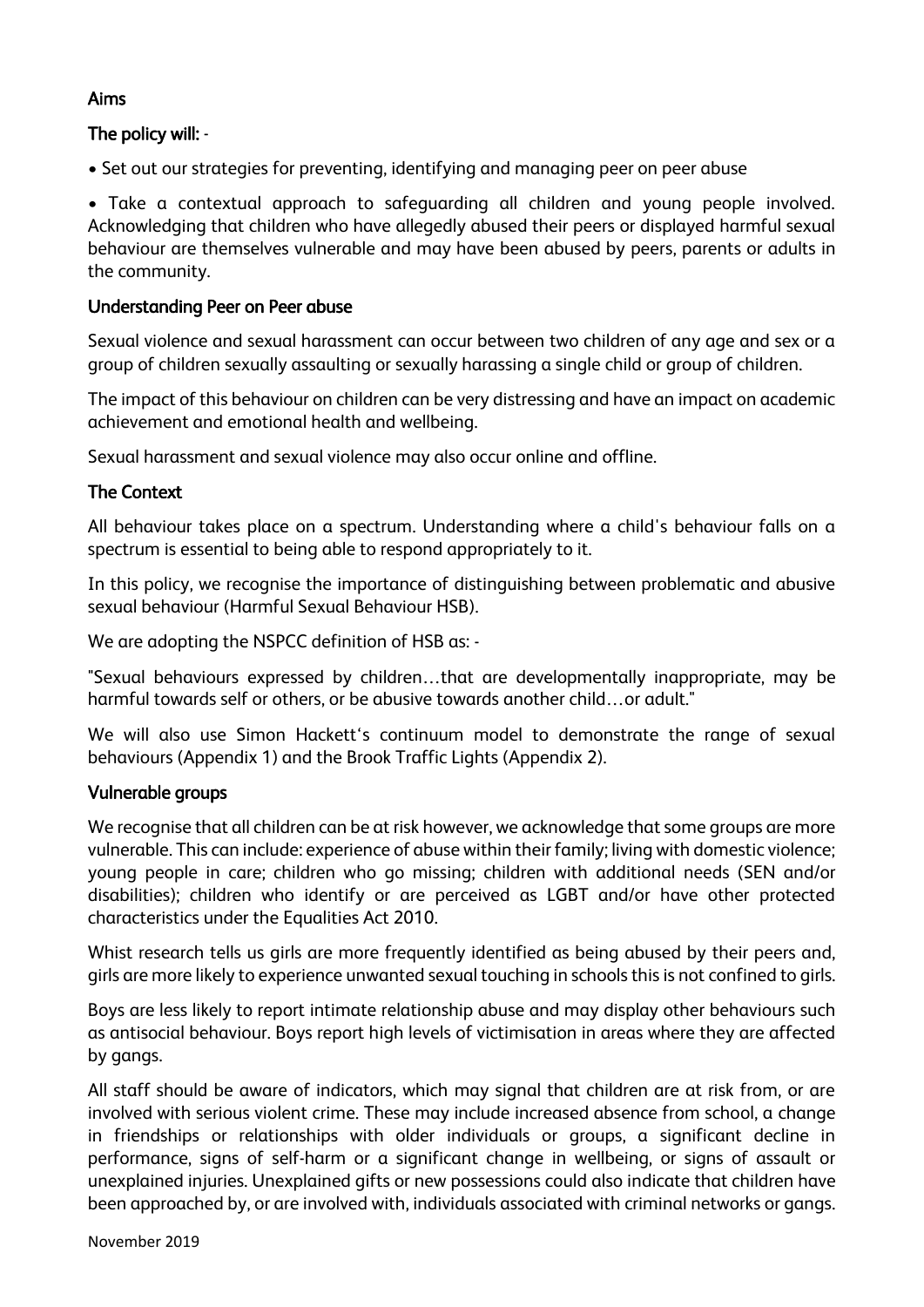# Responding to Alleged Incidents Responding to reports of sexual violence and sexual harassment

All reports of peer on peer abuse will be assessed on a case by case basis with the DSLs (Designated Safeguarding Leads) taking a leading role using their professional judgement and supported by other agencies such as social care or the police as required.

#### The immediate response to a report

• The school will take all reports seriously and will reassure the victim that they will be supported and kept safe.

• All staff will be trained to manage a report.

• Staff will not promise confidentiality as the concern will need to be shared further (for example, with the DSL or social care). Staff will, however, only share the report with those people who are necessary to progress it.

• A written report will be made as soon after the interview as possible recording the facts as presented by the child. These may be used as part of a statutory assessment if the case is escalated later.

• Where the report includes an online element, the school will follow advice on searching, screening and confiscation. The staff will not view or forward images unless unavoidable and only if another member of staff (preferably a DSL) is present.

• The DSLs will be informed as soon as possible.

#### Risk Assessment

When there has been a report of sexual violence, the DSL will make an immediate risk and needs' assessment. Where there has been a report of sexual harassment, the need for a risk assessment should be considered on a case-by-case basis. The risk and needs' assessment should consider:

- The victim, especially their protection and support.
- The alleged perpetrator, and
- All the other children (and, if appropriate, staff) at the school, especially any actions that are appropriate to protect them.

Risk assessments will be recorded on CPOMS and be kept under review.

The DSLs will ensure they are engaging with MASH where appropriate.

#### Action following a report of sexual violence and/or sexual harassment

Following an incident, we will consider:

• The wishes of the victim in terms of how they want to proceed. This is especially important in the context of sexual violence and sexual harassment.

• The nature of the alleged incident(s), including: whether a crime may have been committed and consideration of harmful sexual behaviour.

• The ages of the children involved.

• Any power imbalance between the children. For example, is the alleged perpetrator significantly older, more mature or more confident? Does the victim have a SEN/D?

• If the alleged incident is a one-off or a sustained pattern of abuse.

November 2019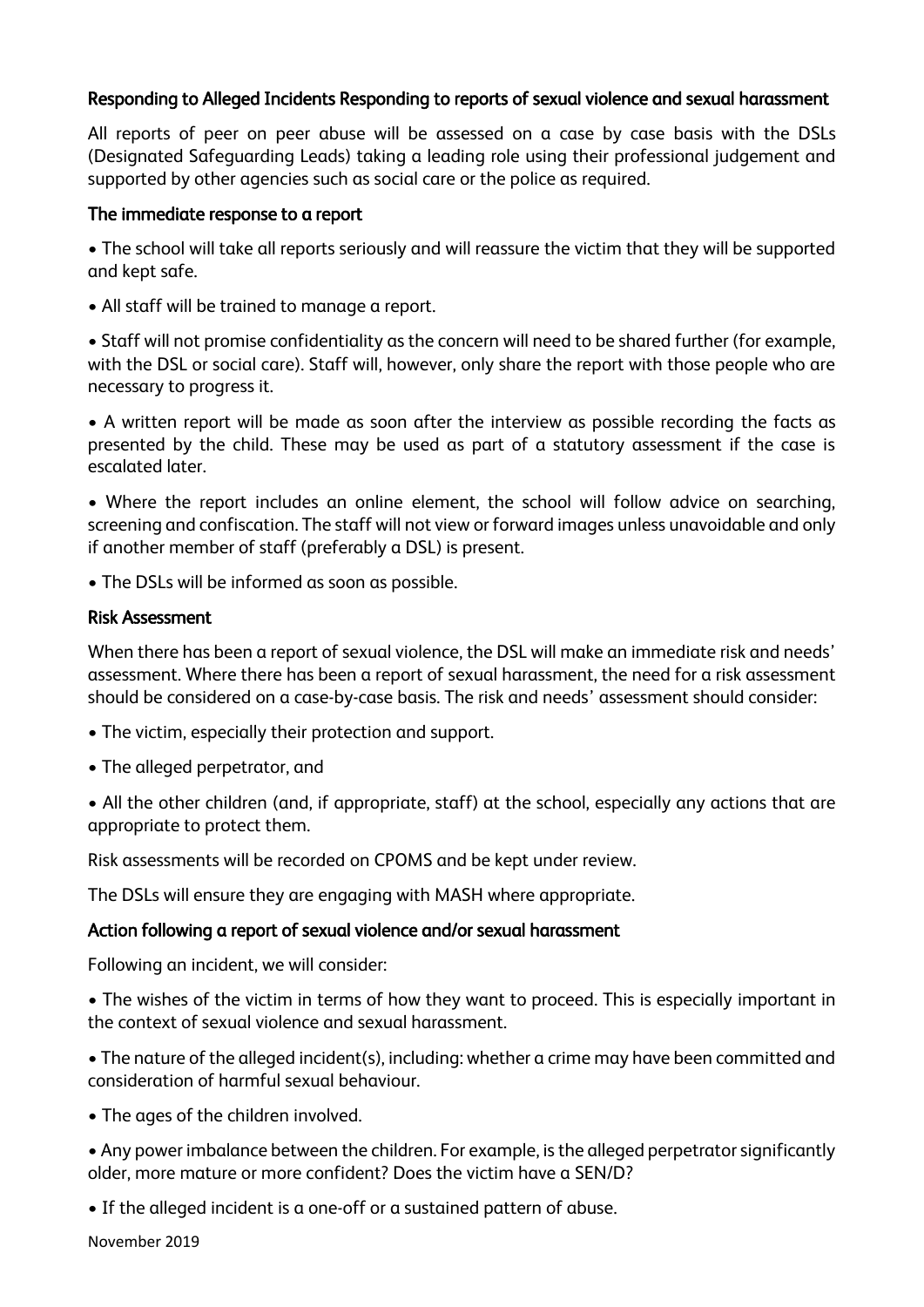• Are there ongoing risks to the victim, other children, staff; and other related issues and wider context?

## Follow up Actions

Children sharing a classroom:

Whilst the school establishes the facts of the case and starts the process of liaising with children's social care and the police:

• The perpetrator will be removed from any classes they share with the victim.

• We will consider how best to keep the victim and alleged perpetrator a reasonable distance apart on the school premises and on transport to and from the school.

These actions are in the best interests of both children and should not be perceived to be a judgment on the guilt of the alleged perpetrator.

#### Options to manage the report

#### Manage internally

1. In some cases of sexual harassment, for example, one-off incidents, we may decide that the children concerned are not in need of early help or statutory intervention and that it would be appropriate to handle the incident internally, perhaps through utilising the behaviour and bullying policies and by providing pastoral support.

This decision will be made based on the principle that sexual violence and sexual harassment is never acceptable and will not be tolerated. All decisions and discussions around making these decisions will be recorded and stored.

2. In line with 1 above, we may decide that the children involved do not require statutory interventions but may benefit from early help. Early help means providing support as soon as a problem emerges, at any point in a child's life. Providing early help is more effective in promoting the welfare of children than reacting later. Early help can be particularly useful to address nonviolent harmful sexual behaviour and may prevent escalation of sexual violence.

3. Where a child has been harmed, is at risk of harm, or is in immediate danger, we will make a referral to the MASH following locally agreed protocols.

Where statutory assessments are appropriate, the DSLs will be working alongside, and cooperating with, the relevant lead social worker. Collaborative working will help ensure the best possible coordinated support is implemented for the victim and, where appropriate, the alleged perpetrator and any other children that require support.

#### Reporting to the Police

Any report to the police will generally be made through the MASH as above.

Where a report of rape, assault by penetration or sexual assault is made, the starting point will be to contact the police.

Where a report has been made to the police, the school will consult the police and agree what information can be disclosed to staff and others, the alleged perpetrator and their parents or carers. They will also discuss the best way to protect the victim and their anonymity.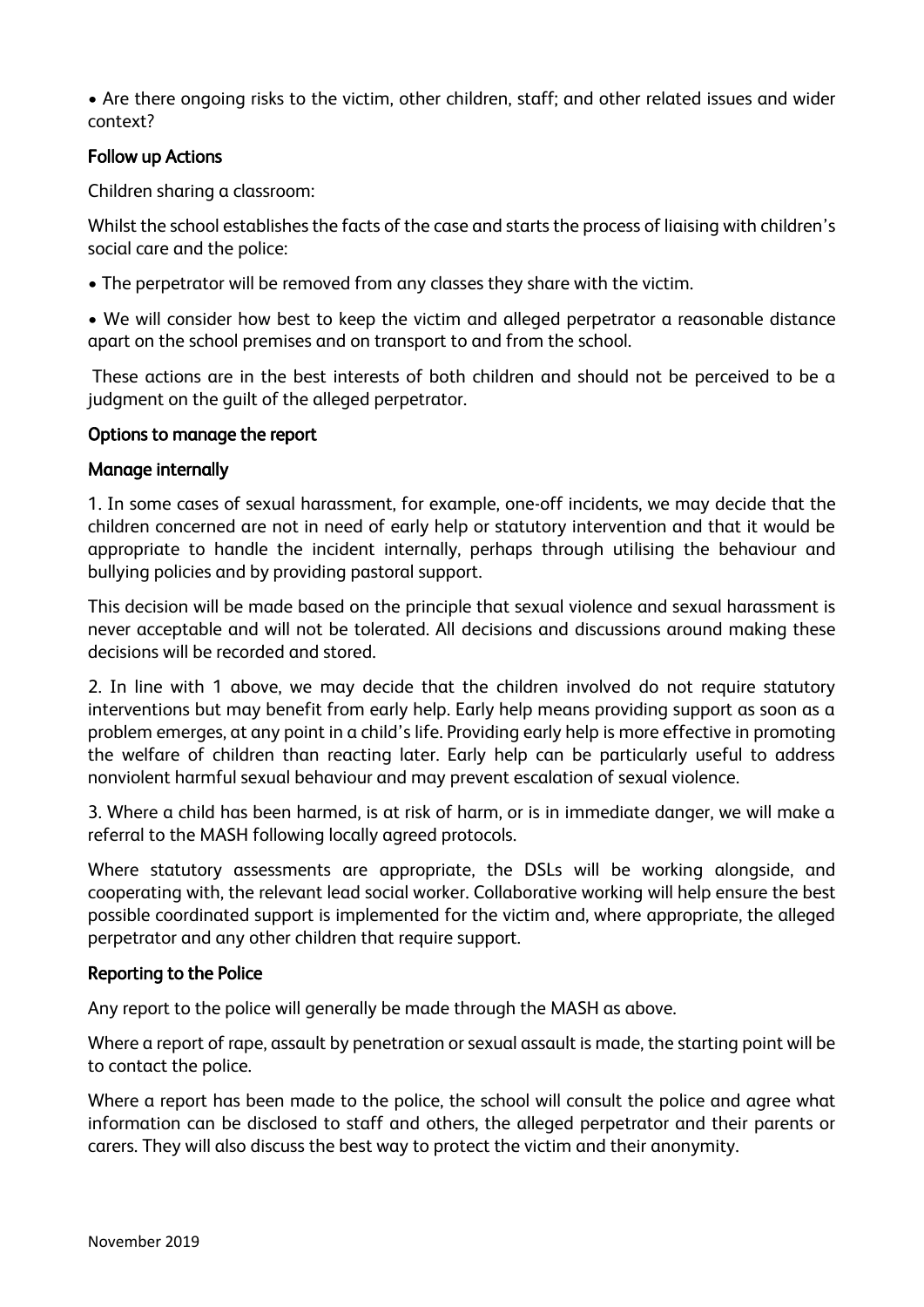Where there is a criminal investigation, the school will work closely with the relevant agencies to support all children involved (especially potential witnesses). Where required, advice from the police will be sought to help us.

Whilst protecting children and/or taking any disciplinary measures against the alleged perpetrator, we will work closely with the police (and other agencies as required), to ensure any actions the school takes do not jeopardise the police investigation.

# The end of the criminal process

If a child is convicted or receives a caution for a sexual offence, the school will update its risk assessment, ensure relevant protections are in place for all children. We will consider any suitable action following our Behaviour Policy.

Where cases are classified as "no further action" (NFA) by the police or Crown Prosecution Service, or where there is a not guilty verdict, we will continue to offer support to the victim and the alleged perpetrator for as long as is necessary. A not guilty verdict or a decision not to progress with their case will likely be traumatic for the victim. The fact that an allegation cannot be substantiated does not necessarily mean that it was unfounded. We will continue to support all parties in this instance.

# Support for Children Affected by Sexual-Assault

We will support the victim of sexual assault to remain in school but if they are unable to do so, we will support them in continuing their education elsewhere.

If they are moved, we will ensure the new school is aware of the ongoing support they may need. The DSL will support this move.

Where there is a criminal investigation, the alleged perpetrator will be removed from any shared classes with the victim and we will also consider how best to keep them a reasonable distance apart on the school premises or on school transport. This is in the best interest of the children concerned and should not be perceived to be a judgement of guilt before any legal proceedings. We will work closely with the police.

Where a criminal investigation into a rape or assault by penetration leads to a conviction or caution, we may take suitable action, if we have not already done so. In all but the most exceptional of circumstances, the rape or assault is likely to constitute a serious breach of discipline and lead to the view that allowing the perpetrator to remain in the same school or college would seriously harm the education or welfare of the victim (and potentially other students).

Where a criminal investigation into sexual assault leads to a conviction or caution, we may, if we have not already done so, consider any suitable sanctions using our Behaviour Policy, including consideration of permanent exclusion.

Where the perpetrator is going to remain at the school, the principle would be to continue keeping the victim and perpetrator in separate classes and continue to consider the most appropriate way to manage potential contact on school premises and transport. The nature of the conviction or caution and wishes of the victim will be especially important in determining how to proceed in such cases.

Reports of sexual assault and sexual harassment will, in some cases, not lead to a report to the police (for a variety of reasons). In some cases, rape, assault by penetration, sexual assault or sexual harassment are reported to the police and the case is not progressed or are reported to the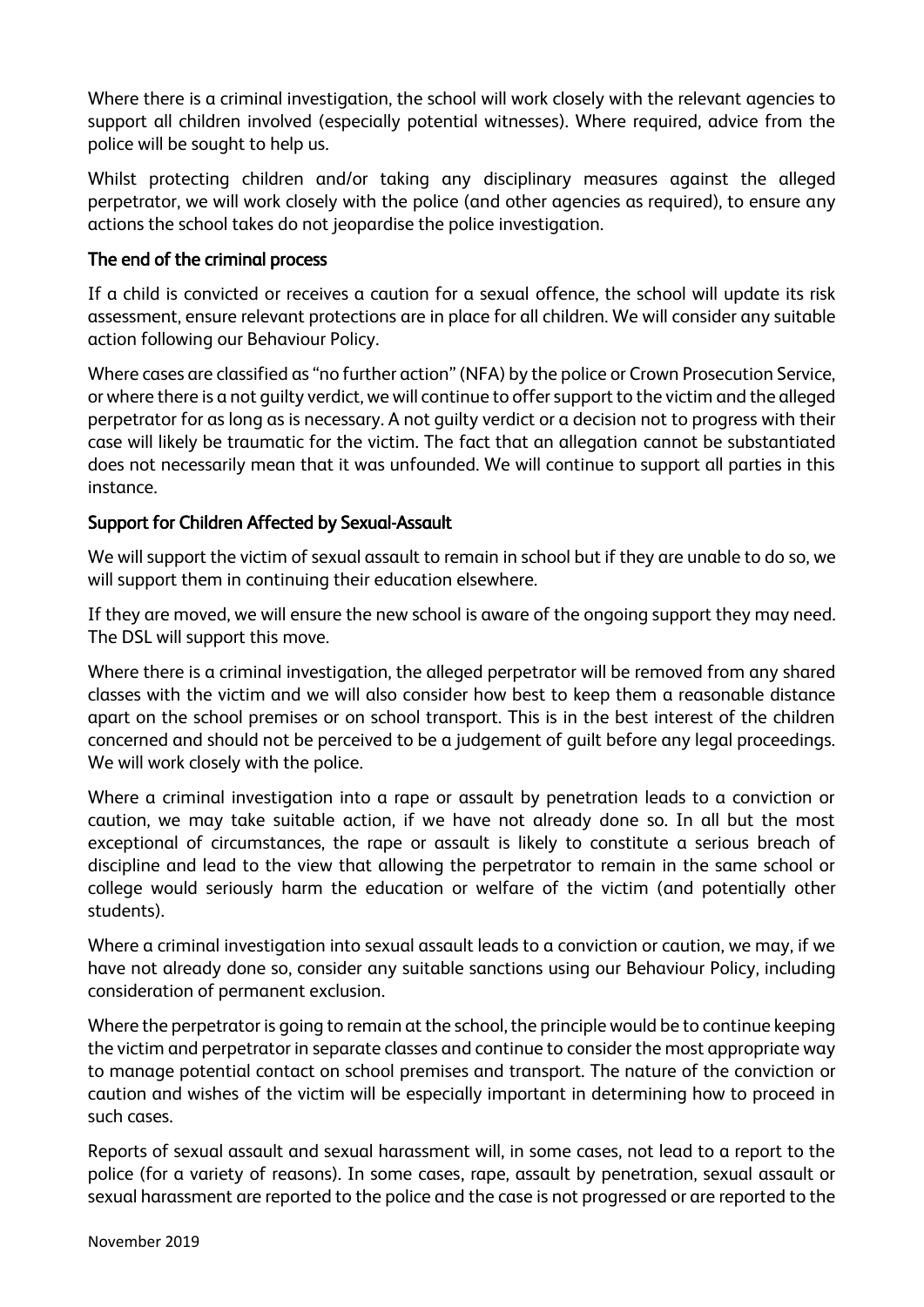police and ultimately result in a not guilty verdict. None of this means the offence did not happen or that the victim lied. The process will have affected both victim and alleged perpetrator. Appropriate support will be provided to both as required and consideration given to sharing classes and potential contact as required on a case-by-case basis.

Any arrangements should be kept under review.

#### Physical Abuse

While a clear focus of peer on peer abuse is around sexual abuse and harassment, physical assaults and initiation violence and rituals from pupils to pupils can also be abusive.

These are equally not tolerated and if it is believed that a crime has been committed, it will be reported to the police.

The principles from the Anti-Bullying Policy will be applied in these cases, with recognition that any police investigation will need to take priority.

When dealing with other alleged behaviour, which involves reports of, for example, emotional and/or physical abuse, staff can draw on aspects of Hackett's continuum (Appendix 1) to assess where the alleged behaviour falls on a spectrum and to decide how to respond. This could include, for example, whether it:

- is socially acceptable
- involves a single incident or has occurred over a period of time
- is socially acceptable within the peer group
- is problematic and concerning

• involves any overt elements of victimisation or discrimination e.g. related to race, gender, sexual orientation, physical, emotional, or intellectual vulnerability

- involves an element of coercion or pre-planning
- involves a power imbalance between the child/children allegedly responsible for the behaviour
- involves a misuse of power

#### Online Behaviour

Many forms of peer on peer abuse have an element of online behaviour including behaviours such as cyberbullying and sexting. Policies and procedures concerning this type of behaviour can be found in the Anti- Bullying policy, E-Safety Policy and the Child Protection Policy.

#### Multi-agency working

The School engages with its local partners in relation to peer-on-peer abuse and works closely with social care, ESAS (Education Safeguarding Advisory Service) and Thames Valley Police, especially the safeguarding officer, and/or other relevant agencies, and other schools.

The relationships the School has built with these partners is essential to ensuring that the School is able to prevent, identify early and appropriately handle cases of peer-on-peer abuse. They help the School

(a) To develop a good awareness and understanding of the different referral pathways that operate in its local area, as well as the preventative and support services which exist.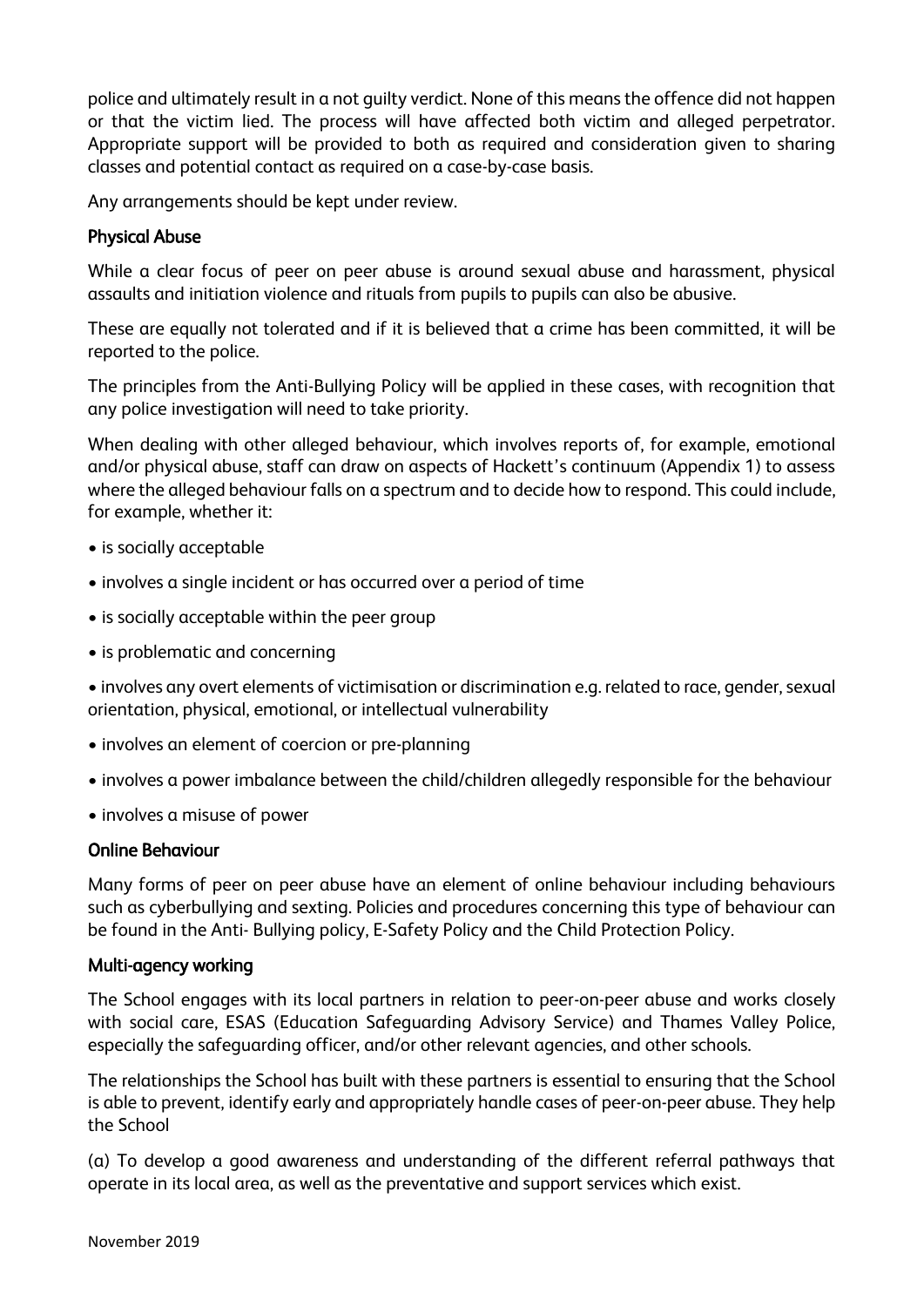(b) To ensure that our students can access the range of services and support they need quickly.

(c) To increase our awareness and understanding of any concerning trends and emerging risks in our local area to enable us to take preventative action to minimise the risk of these being experienced by our students.

Children resident out of county but attending the Royal Grammar School will be reported to their home MASH or equivalent Social Care

In cases involving children who are subject to risk, harm and abuse and who have LAC status, the children's social worker must be informed and a coordinated approach to address any incidents or concerns will be required.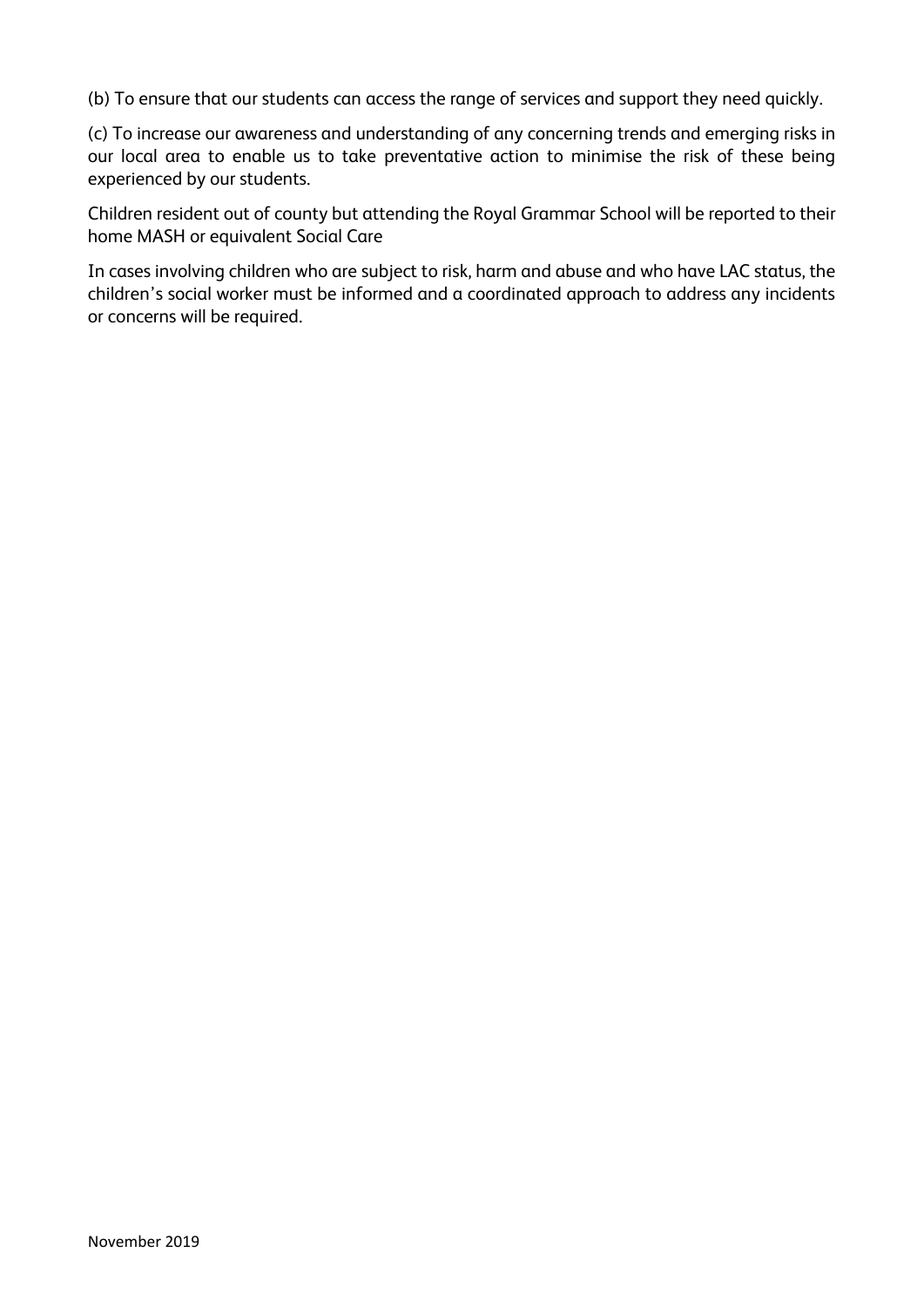# APPENDIX 1

Simon Hackett (2010) has proposed a continuum model to demonstrate the range of sexual behaviours presented by children and young people, from those that are normal, to those that are highly deviant:

| Normal                                                                                                                       | Inappropriate                                                                                                                                                                                                           | Problematic                                                                                                                                                                                                                                                                      | Abusive                                                                                                                                                                                                                                                                                                                                    | <b>Violent</b>                                                                                                                                                                                |
|------------------------------------------------------------------------------------------------------------------------------|-------------------------------------------------------------------------------------------------------------------------------------------------------------------------------------------------------------------------|----------------------------------------------------------------------------------------------------------------------------------------------------------------------------------------------------------------------------------------------------------------------------------|--------------------------------------------------------------------------------------------------------------------------------------------------------------------------------------------------------------------------------------------------------------------------------------------------------------------------------------------|-----------------------------------------------------------------------------------------------------------------------------------------------------------------------------------------------|
| • Developmentally<br>expected<br>• Socially acceptable<br>• Consensual.<br>mutual, reciprocal<br>• Shared decision<br>making | • Single instances of<br>inappropriate sexual<br>behaviour<br>• Socially acceptable<br>behaviour within<br>peer group<br>• Context for<br>behaviour may be<br>inappropriate<br>• Generally consensual<br>and reciprocal | • Problematic and<br>concerning<br>behaviours<br>• Developmentally<br>unusual and socially<br>unexpected<br>• No overt elements of<br>victimisation<br>• Consent issues may<br>be unclear<br>• May lack reciprocity<br>or equal power<br>• May include levels of<br>compulsivity | • Victimising intent or<br>outcome<br>Includes misuse of<br>$\bullet$<br>power<br>Coercion and force<br>$\bullet$<br>to ensure victim<br>compliance<br>Intrusive<br>$\bullet$<br>Informed consent<br>$\bullet$<br>lacking or not able<br>to be freely given by<br>victim<br>May include<br>$\bullet$<br>elements of<br>expressive violence | • Physically violent<br>sexual abuse<br>• Highly intrusive<br>• Instrumental<br>violence which is<br>physiologically<br>and/or sexually<br>arousing to the<br>perpetrator<br>$\bullet$ Sadism |

[https://www.nspcc.org.uk/globalassets/documents/publications/harmful-sexual-behaviour](https://www.nspcc.org.uk/globalassets/documents/publications/harmful-sexual-behaviour-framework.pdf)[framework.pdf](https://www.nspcc.org.uk/globalassets/documents/publications/harmful-sexual-behaviour-framework.pdf)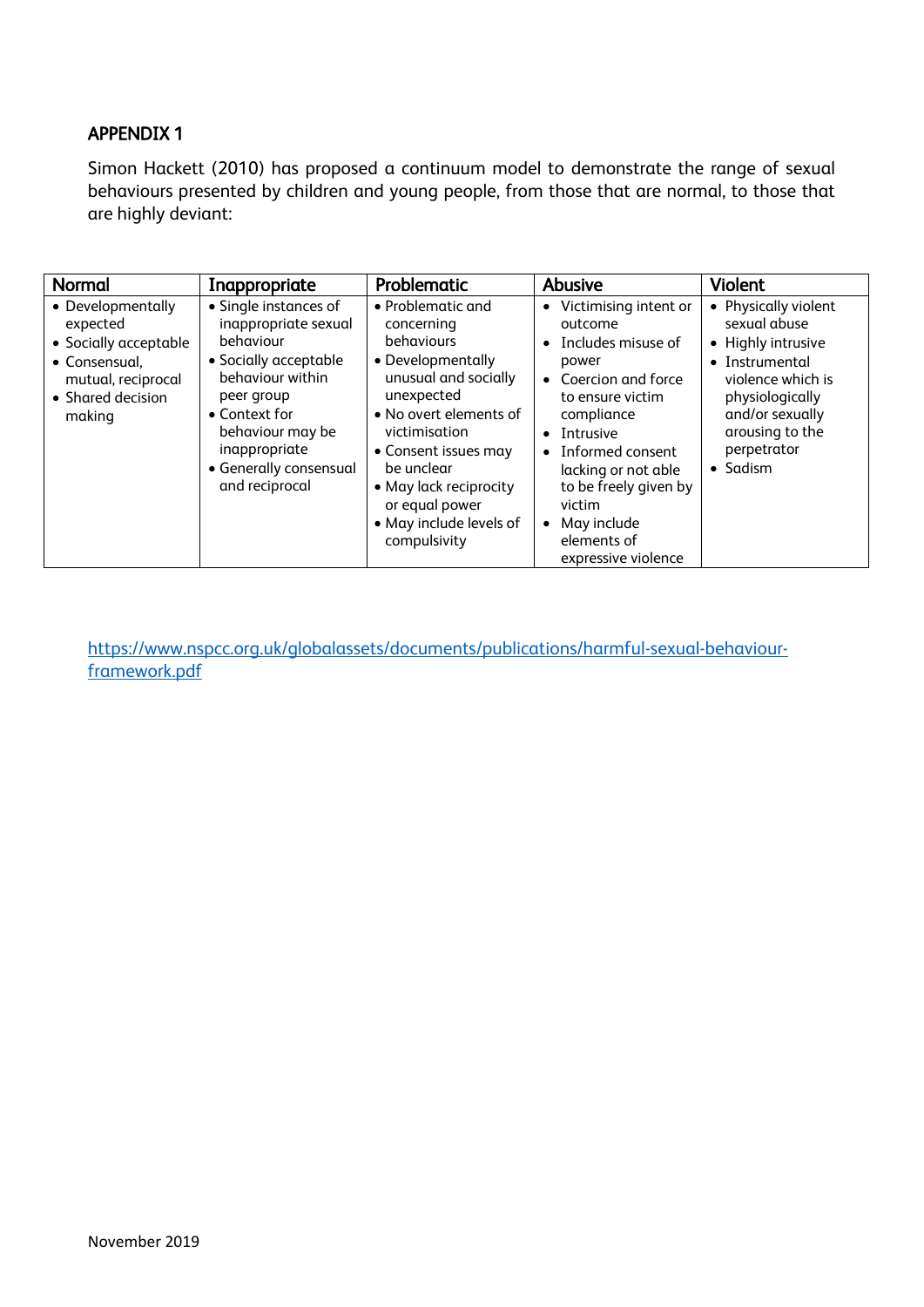# APPENDIX 2

### Brook Sexual Behaviours Traffic Light Tool

## Behaviours: 9 to 13

All green, amber and red behaviours require some form of attention and response. It is the level of intervention that will vary.

#### What is a green behaviour?

Green behaviours reflect safe and healthy sexual development. They are displayed between children or young people of similar age or developmental ability and reflective of natural curiosity, experimentation, consensual activities and positive choices.

#### What can you do?

Green behaviours provide opportunities to give positive feedback and additional information.

#### Green behaviours 9 – 13

- Solitary masturbation
- Use of sexual language including swear and slang words
- Having girl/boyfriends who are of the same, opposite or any gender
- Interest in popular culture, e.g. fashion, music, media, online games, chatting online
- Need for privacy
- Consensual kissing, hugging, holding hands with peers

#### What is amber behaviour?

Amber behaviours have the potential to be outside of safe and healthy behaviour. They may be of potential concern due to age, or developmental differences. A potential concern due to activity type, frequency, duration or context in which they occur.

#### What can you do?

Amber behaviours signal the need to take notice and gather information to assess the appropriate action.

#### Amber behaviours 9 – 13

- Uncharacteristic and risk-related behaviour, e.g. sudden and/or provocative changes in dress, withdrawal from friends, mixing with new or older people, having more or less money than usual, going missing
- Verbal, physical or cyber/virtual sexual bullying involving sexual aggression
- LGBT (lesbian, gay, bisexual, transgender) targeted bullying
- Exhibitionism, e.g. flashing or mooning
- Giving out contact details online
- Viewing pornographic material
- Worrying about being pregnant or having STIs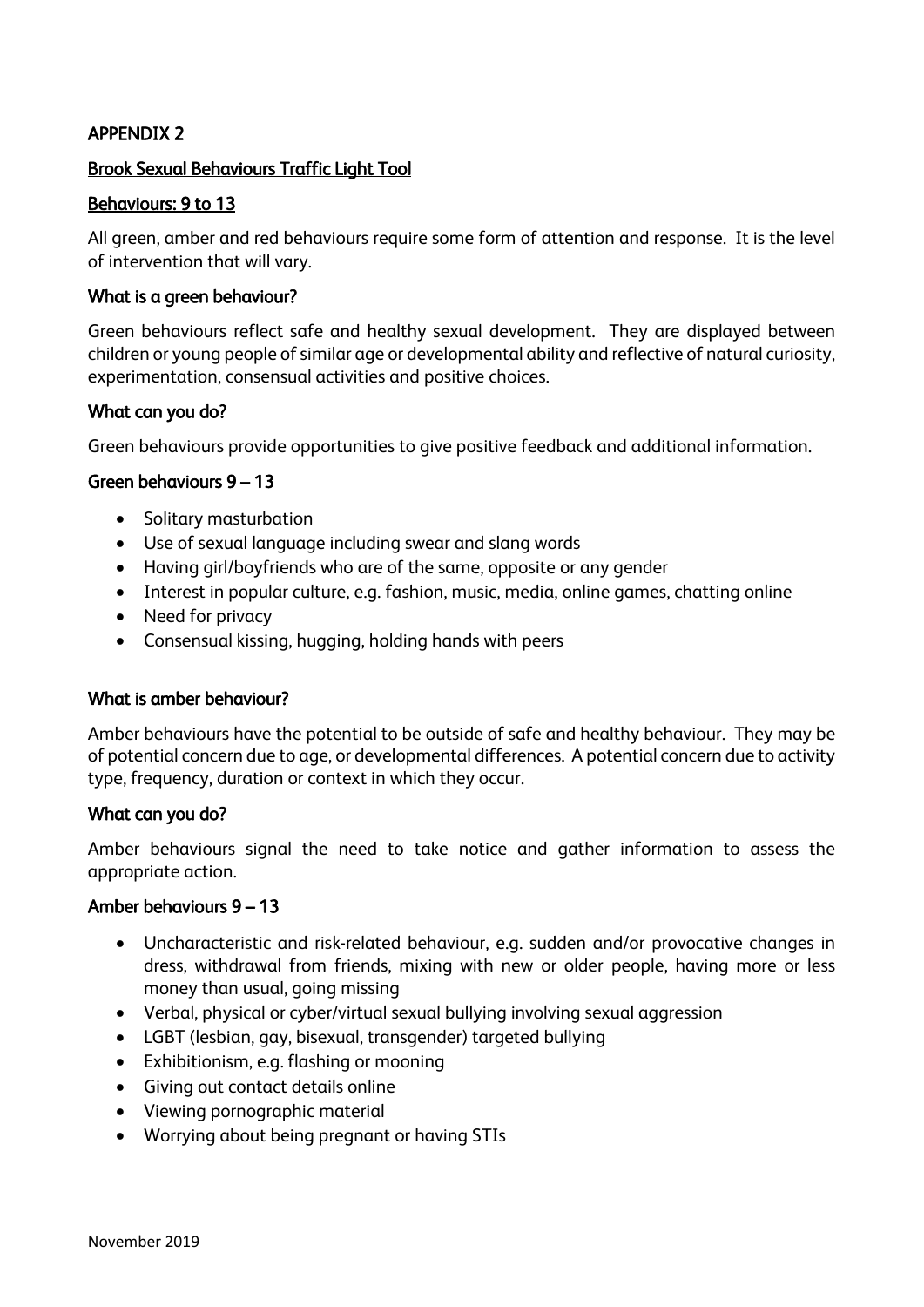# What is red behaviour?

Red behaviours are outside of safe and healthy behaviour. They may be excessive, secretive, compulsive, coercive, degrading or threatening and involving significant age, developmental or power differences. They may post a concern due to the activity type, frequency, duration or the context in which they occur

#### What can you do?

Red behaviours indicate a need for immediate intervention and action.

#### Red behaviours 9 – 13

- Exposing genitals or masturbating in public
- Distributing naked or sexually provocative images of self or others
- Sexually explicit talk with younger children
- Sexual harassment
- Arranging to meet with an online acquaintance in secret
- Genital injury to self or others
- Forcing other children of same age, younger or less able to take part in sexual activities
- Sexual activity, e.g. oral sex or intercourse
- Presence of sexually transmitted infection (STI)
- Evidence of pregnancy

#### Behaviours: 13 to 17

#### What is a green behaviour?

Green behaviours reflect safe and healthy sexual development. They are displayed between children or young people of similar age or developmental ability and reflective of natural curiosity, experimentation, consensual activities and positive choices.

#### What can you do?

Green behaviours provide opportunities to give positive feedback and additional information.

#### Green behaviours 13 – 17

- Solitary masturbation
- Sexually explicit conversations with peers
- Obscenities and jokes within the current cultural norm
- Interest in erotica/pornography
- Use of internet/e-media to chat online
- Having sexual or non-sexual relationships
- Sexual activity including kissing, hugging, holding hands
- Consenting oral and/or penetrative sex with others of the same or opposite gender who are of similar age and developmental ability
- Choosing not to be sexually active

#### What is amber behaviour?

Amber behaviours have the potential to be outside of safe and healthy behaviour. They may be of potential concern due to age, or developmental differences. A potential concern due to activity type, frequency, duration or context in which they occur.